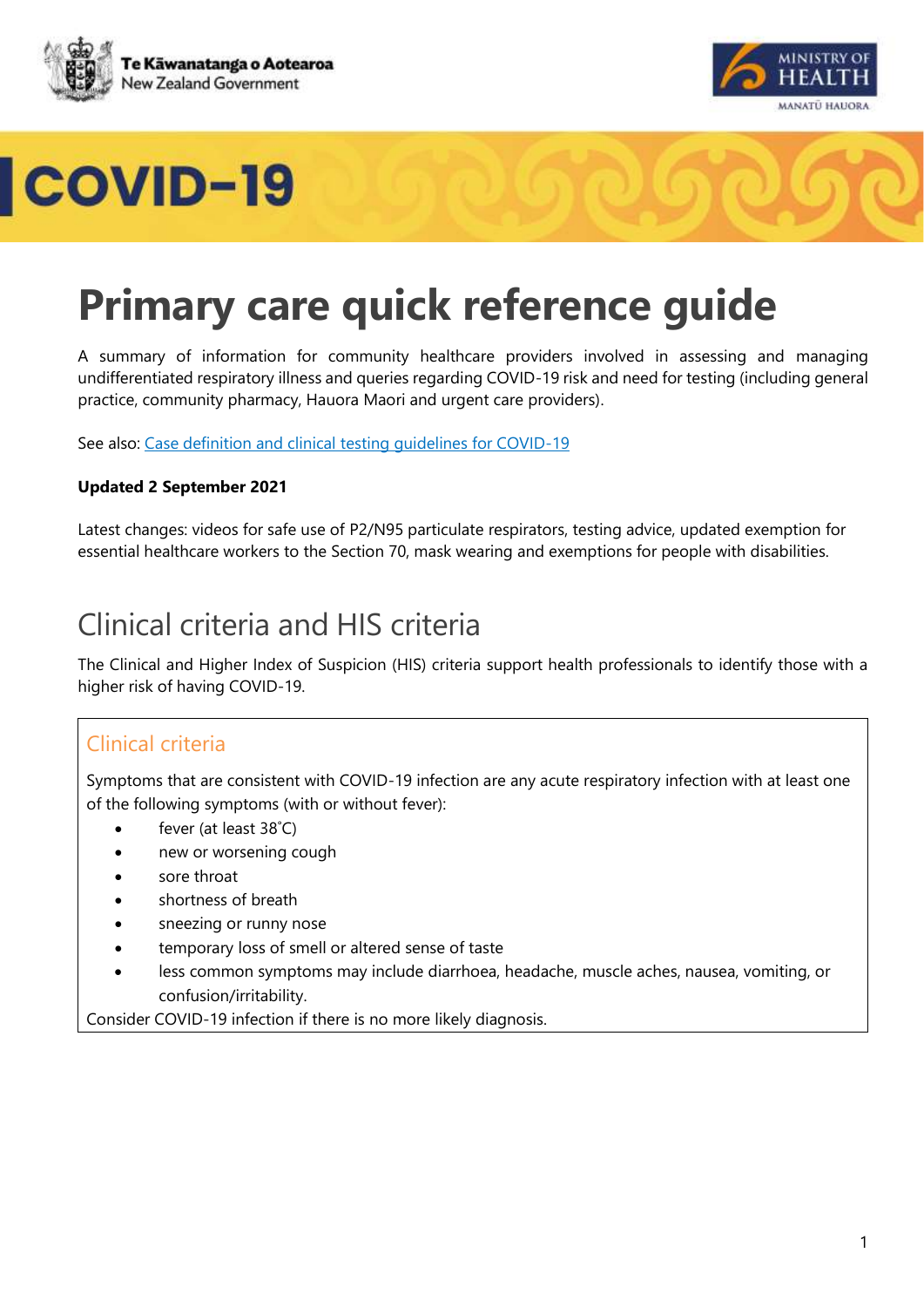## Higher Index of Suspicion (HIS) criteria

People who meet the HIS criteria are those who have, in the 14 days prior to symptom onset: 

- travelled internationally (excluding travel by air from a country/area with which New Zealand has quarantine-free travel (QFT)\*),
- had direct contact with a person who has travelled internationally in the preceding 14 days (excluding travel by air from a QFT country/area). e.g. Customs and Immigration staff, staff at quarantine/isolation facilities,
- exited an MIQ facility (excluding recovered COVID-19 cases),
- worked on an international aircraft or shipping vessel (excluding aircraft from a QFT country/area),
- cleaned at an international airport or maritime port in areas/conveniences visited by international arrivals (excluding areas/conveniences for travellers by air from a QFT country/area),
- worked in cold storage areas of facilities that receive imported chilled and frozen goods directly from an international airport or maritime port, or
- travelled from an area with an evolving COVID-19 community outbreak (including in New Zealand and in any country/area with which New Zealand has QFT), or
- any other criteria requested by the local Medical Officer of Health.

\*a list of QFT countries/areas can be found on the [Unite Against COVID-19](https://covid19.govt.nz/travel-and-the-border/quarantine-free-travel/) website. QFT only refers to travel by air at this point.

See: Case Definition and Clinical testing Guidelines

## Contact risk assessment

For detailed information and contact categories see [Contact Tracing.](https://www.health.govt.nz/our-work/diseases-and-conditions/covid-19-novel-coronavirus/covid-19-health-advice-public/contact-tracing-covid-19)

Direct anyone with concerns regarding their contact risk to Healthline 0800 358 5453 to register and for upto-date advice.

Reassure those with concerns that [contact tracing teams](https://www.health.govt.nz/our-work/diseases-and-conditions/covid-19-novel-coronavirus/covid-19-health-advice-public/contact-tracing-covid-19#what) will get in touch with people at risk of having significant contact. They will advise contacts about their category and specific need for self-isolation and [testing.](https://www.health.govt.nz/our-work/diseases-and-conditions/covid-19-novel-coronavirus/covid-19-health-advice-public/contact-tracing-covid-19#typesofcontacts)

Direct people who are concerned about possible exposure to a positive case of COVID-19 to up-to-date information from Ministry of Health. Including information on locations of interest:

- [locations of interest in New Zealand](https://www.health.govt.nz/our-work/diseases-and-conditions/covid-19-novel-coronavirus/covid-19-health-advice-public/contact-tracing-covid-19/covid-19-contact-tracing-locations-interest#current)
- [quarantine free travel locations of interest](https://www.health.govt.nz/our-work/diseases-and-conditions/covid-19-novel-coronavirus/covid-19-health-advice-public/contact-tracing-covid-19/quarantine-free-travel-contact-tracing-locations-interest)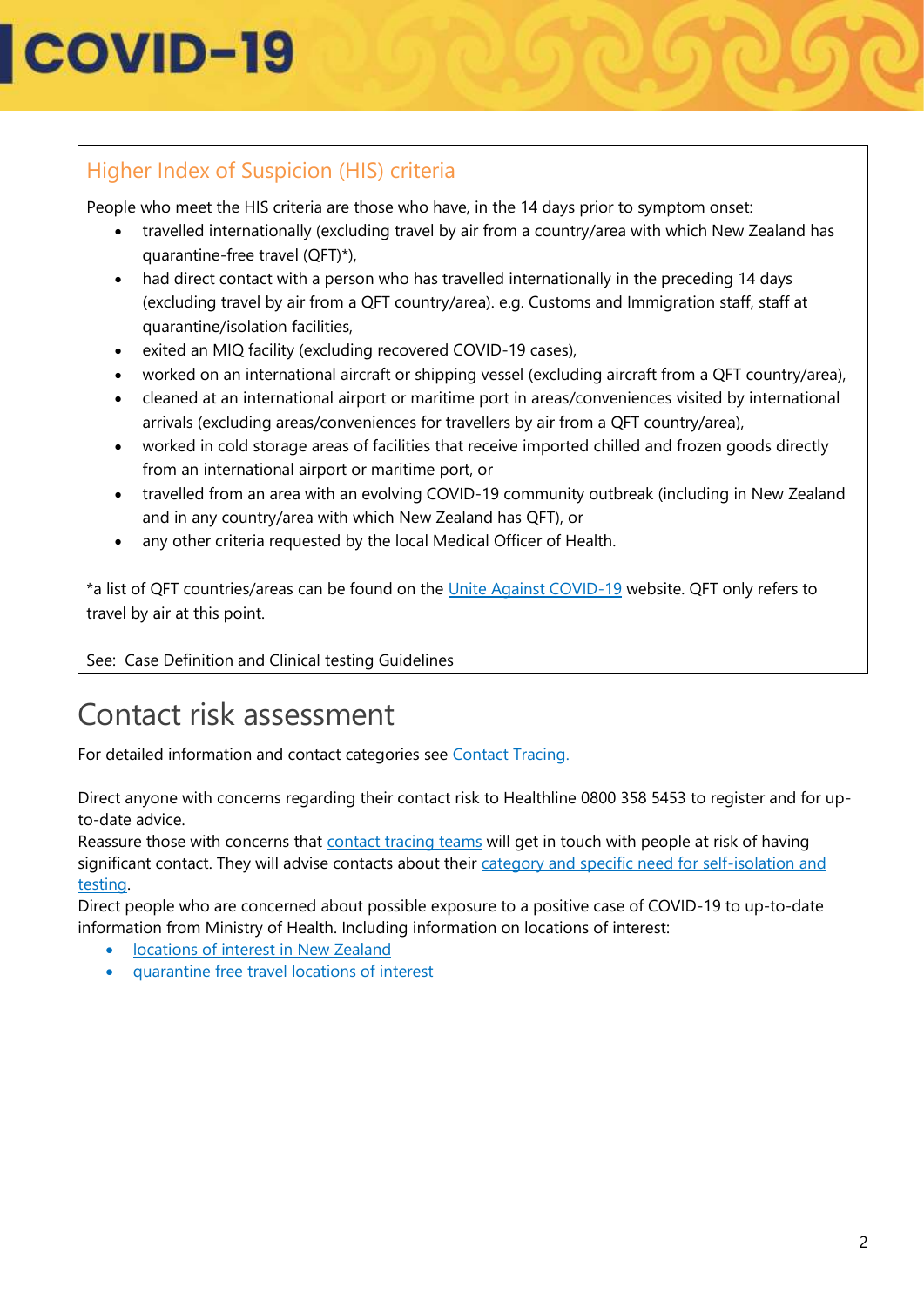# **Testing**

## Symptomatic people

Covid vaccination status of the person and their household members, and quarantine -free travel arrangements do not change the need or decision to test for SARS-COV2.

- At all Alert levels, everyone including children and elderly, should be offered and provided testing free of charge if they have new onset of symptoms consistent with COVID-19 infection. This also applies to those who have received any vaccine within the last 48 hours and have developed one or more of these symptoms:
	- o loss of sense of smell or altered taste
	- o new onset sore throat, cough, sneezing or runny nose, shortness of breath
	- o generalised muscle aches worsening over time
	- o fever of 38 ˚C or above.

### Specific advice for children

At Alert levels 2, 3 and 4: all symptomatic children should be recommended to be tested for SARS-COV-2.

Always consider swabbing and empiric treatment for GAS, and consideration of alternative diagnosis (e.g. measles, meningococcal disease) in communities which are disproportionately affected, such as Māori and Pacific island children and young people.

At Alert level 1: children under the age of 12 years with symptoms consistent with COVID-19 can be excused from testing. However, they should be tested if they meet any of the following:

- they are required under a Border Order or Section 70 notice\*.
- they are contacts of confirmed COVID-19 case
- they meet the HIS criteria.
- their parents request this
- there is no other obvious diagnosis and a test is warranted under clinical judgement
- it is recommended by the Medical Officer of Health.

### Asymptomatic people

At all Alert levels, everyone (including children and elderly) needs to be tested for SARS COV2, regardless of lack of symptoms, if they are:

- Close or casual plus contact of a confirmed case.
- Under a Border order or Section 70 notice
- Recommended to by the Medical Officer of Health

\*Unless provided with an exemption by the Medical Officer of Health or qualified health practitioner For detailed updated advice check latest testing quidance

### Taking swabs

If on-site swab testing is not possible or practicable then refer patient to local testing facilities. Details can be found on [Healthpoint.](https://www.healthpoint.co.nz/covid-19/)

A nasopharyngeal swab (NPS) placed into a viral transport media (VTM) is the preferred specimen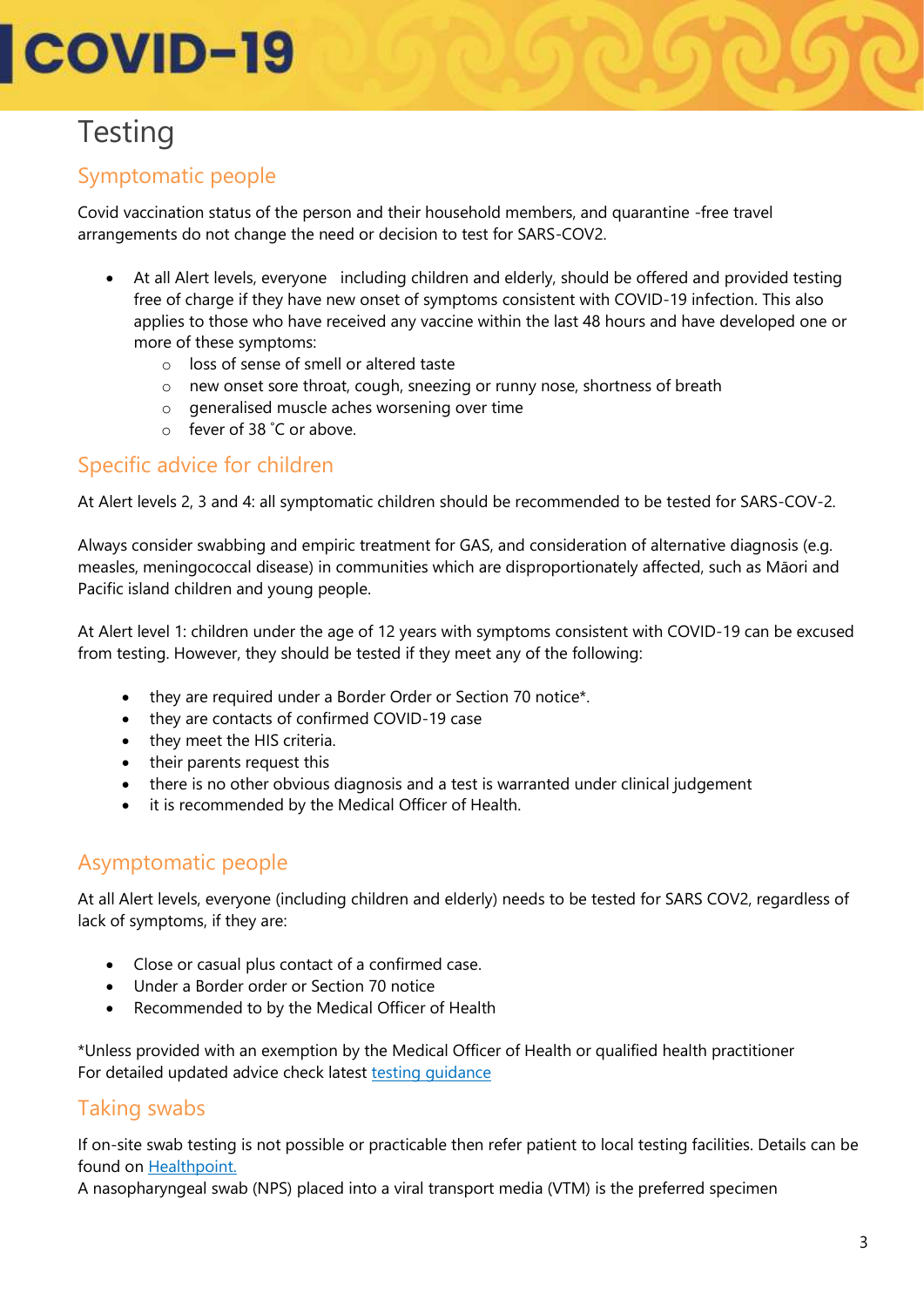If the person is frail or unable to tolerate a nasopharyngeal swab, then offer to take both an oropharyngeal and a bilateral anterior nasal swab instead (oropharyngeal specimens should not be taken on their own for COVID-19 as they are unlikely to collect an adequate amount of virus).

Take a further oropharyngeal swab and consider treating people with sore throat who are at risk of rheumatic fever empirically with antibiotics.

# Infection prevention and control

Apply infection prevention and control (IPC) principles considering these risks:

- symptoms of acute respiratory illness
- the level of local community transmission of COVID-19 or outbreak
- the presence of HIS criteria
- whether they are a contact of a confirmed (or probable) COVID-19 case
- the ability to keep physically distanced and degree of ventilation during assessment.

### Triage patients

Screen for HIS criteria, contact status and clinical symptoms before the person enters the healthcare facility. Stream the patient flow

- create separate streams according to risk.
- consider separating waiting zones and staff involved in the assessment of all symptomatic people.

#### Prepare waiting room and clinical spaces

- where possible use well ventilated spaces where people can maintain a physical distance for waiting, testing and clinical assessment
- provide hand sanitiser and display posters for how to clean hands
- display posters on cough and sneeze etiquette
- provide tissues and waste bin for disposal
- remove any soft materials i.e. toys or magazines, brochures
- clean the clinical room between patients with symptoms consistent with COVID-19. See Ministry of Health website for [detailed cleaning instructions](https://www.health.govt.nz/our-work/diseases-and-conditions/covid-19-novel-coronavirus/covid-19-information-specific-audiences/covid-19-general-cleaning-and-disinfection-advice/cleaning-following-confirmed-or-probable-case-covid-19)

### Patient hygiene

Encourage patients to use:

- cough etiquette
- hand hygiene
- physical distancing
- a medical mask throughout the assessment (if they can tolerate it).

### Staff precautions

Apply [Standard Precautions](https://www.health.govt.nz/our-work/diseases-and-conditions/covid-19-novel-coronavirus/covid-19-information-specific-audiences/covid-19-personal-protective-equipment-workers/frequently-asked-questions-about-ppe-and-covid-19#standard) at all times, alongside normal clinical hygiene practices and

- maintain physical distance
- perform clinical assessment in a well-ventilated space
- see [PPE use in health care](https://www.health.govt.nz/our-work/diseases-and-conditions/covid-19-novel-coronavirus/covid-19-information-specific-audiences/covid-19-personal-protective-equipment-central-supply/personal-protective-equipment-use-health-and-disability-care-settings) for further details including donning and doffing instructions.

### Personal protective equipment

Request all symptomatic patients to wear a medical mask for source control whilst you are seeing them. At alert level 4, follow the [Alert Level 4 risk assessment for the correct level of PPE](https://www.health.govt.nz/system/files/documents/pages/hp7716_-_health_and_disability_risk_assessment_screen_v6.pdf)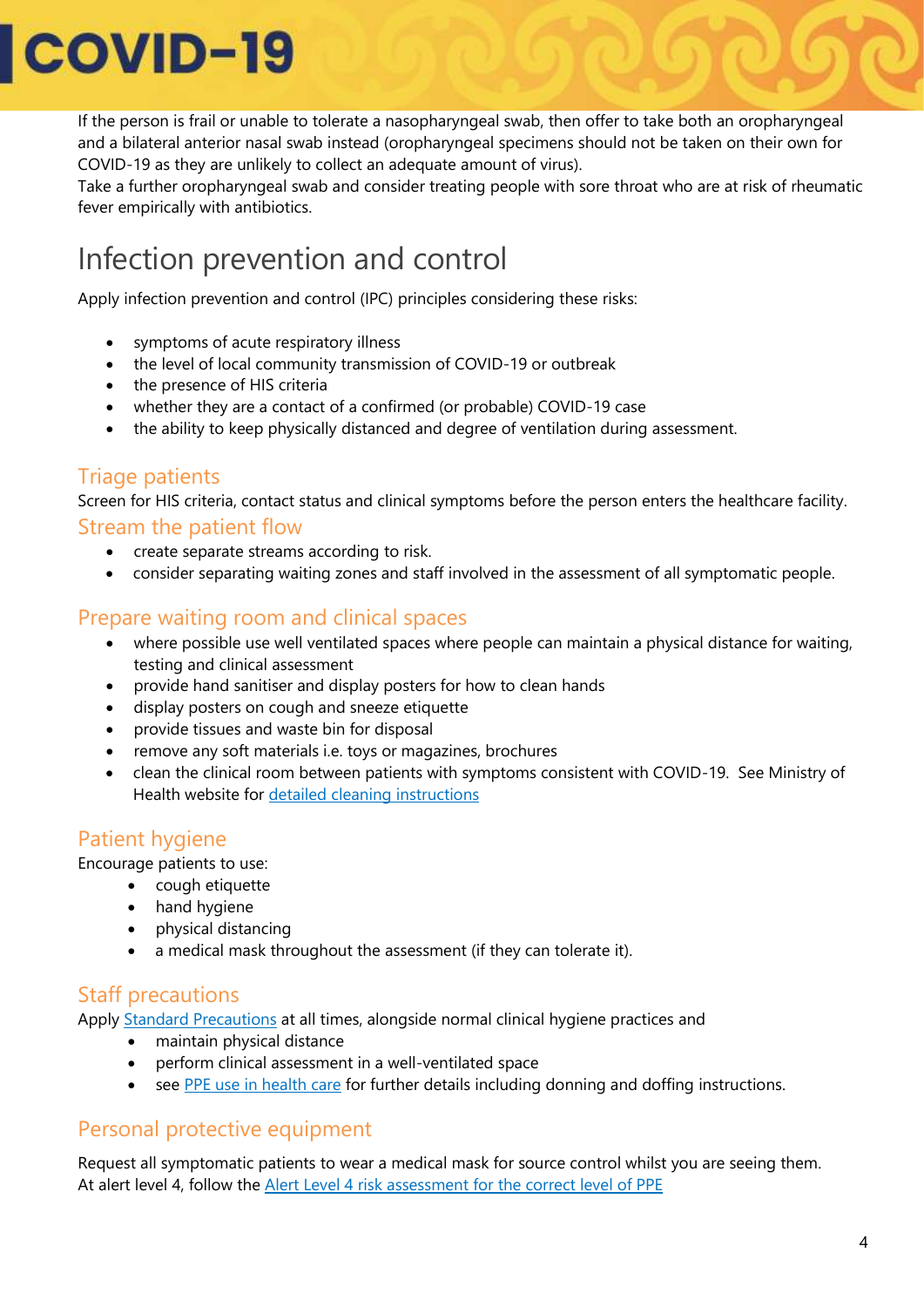[https://www.health.govt.nz/system/files/documents/pages/hp7716\\_](https://www.health.govt.nz/system/files/documents/pages/hp7716_-_health_and_disability_risk_assessment_screen_v6.pdf) health and disability risk assessment screen v6.pdf

PPE use needs to be guided by risk, by considering the:

- symptomatic status
- contact status/location of interest status
- HIS Criteria
- ability to maintain safe physical distancing

#### At Alert Levels 1 and 2:

Personal protective equipment (PPE) requirements for close interactions, such as undertaking a nasopharyngeal swab

- mask\*
- eye protection (prescriptive glasses are not classed as eye protection)

#### At Alert Levels 3 and 4 follow the:

[Alert Level 4: Health and Disability Sector Risk Assessment for interactions with people of Unknown COVID 19](https://www.health.govt.nz/system/files/documents/pages/hp7716_-_health_and_disability_risk_assessment_screen_v6.pdf)  **[Status](https://www.health.govt.nz/system/files/documents/pages/hp7716_-_health_and_disability_risk_assessment_screen_v6.pdf)** 

Personal protective equipment (PPE) requirements for close interactions, such as undertaking a nasopharyngeal swab

- mask\*
- eye protection (prescriptive glasses are not classed as eye protection)
- gloves
- long sleeve fluid resistant gown or apron

\*masks

A medical/procedure mask (with Level 2/TypeIIR 120mmHg minimum) is enough protection for some circumstances. Protection with a P2/N95 respirator mask is recommended in situations of increased risk.

| Recommended situations for P2/N95 respirator use |                                                                                |                  |                    |                   |
|--------------------------------------------------|--------------------------------------------------------------------------------|------------------|--------------------|-------------------|
| <b>WHO</b>                                       | Health professionals who have been fit-tested and trained in seal/fit-checking |                  |                    |                   |
| <b>INTERACTION</b>                               | Clinical assessment or swabbing when                                           |                  |                    |                   |
|                                                  | clinical symptoms consistent with COVID19 (including less common)              |                  |                    |                   |
| <b>RISK LEVEL</b>                                | Evolving community                                                             | Contact of       | Alert level 3 or 4 | Patient meets HIS |
| <b>INDICATORS</b>                                | outbreak as defined                                                            | confirmed or     |                    | criteria          |
|                                                  | by Medical Officer of                                                          | probable case of |                    |                   |
|                                                  | Health (MOoH)                                                                  | COVID-19         |                    |                   |

#### **Use of P2/N95 particulate respirators**:

The required standard for any healthcare worker who needs to wear a P2/N95 particulate respirator is for them to pass the fit testing process. However, in this rapidly evolving situation, not all staff may have been fit tested at this point. As a minimum, healthcare workers should self-fit check their P2/N95 particulate respirator each and every time they need to don (put on) this type of mask.

Independent fit testers are available via: https://nzohs.org.nz/commit2fit/

#### **How to perform a fit check (also called user-seal check)**

- 1. Place the P2/N95 particulate respirator on your face.
- 2. Place the headband or ties over your head and at the base of your neck.
- 3. Compress the particulate respirator to ensure a seal across your face, cheeks and the bridge of your nose.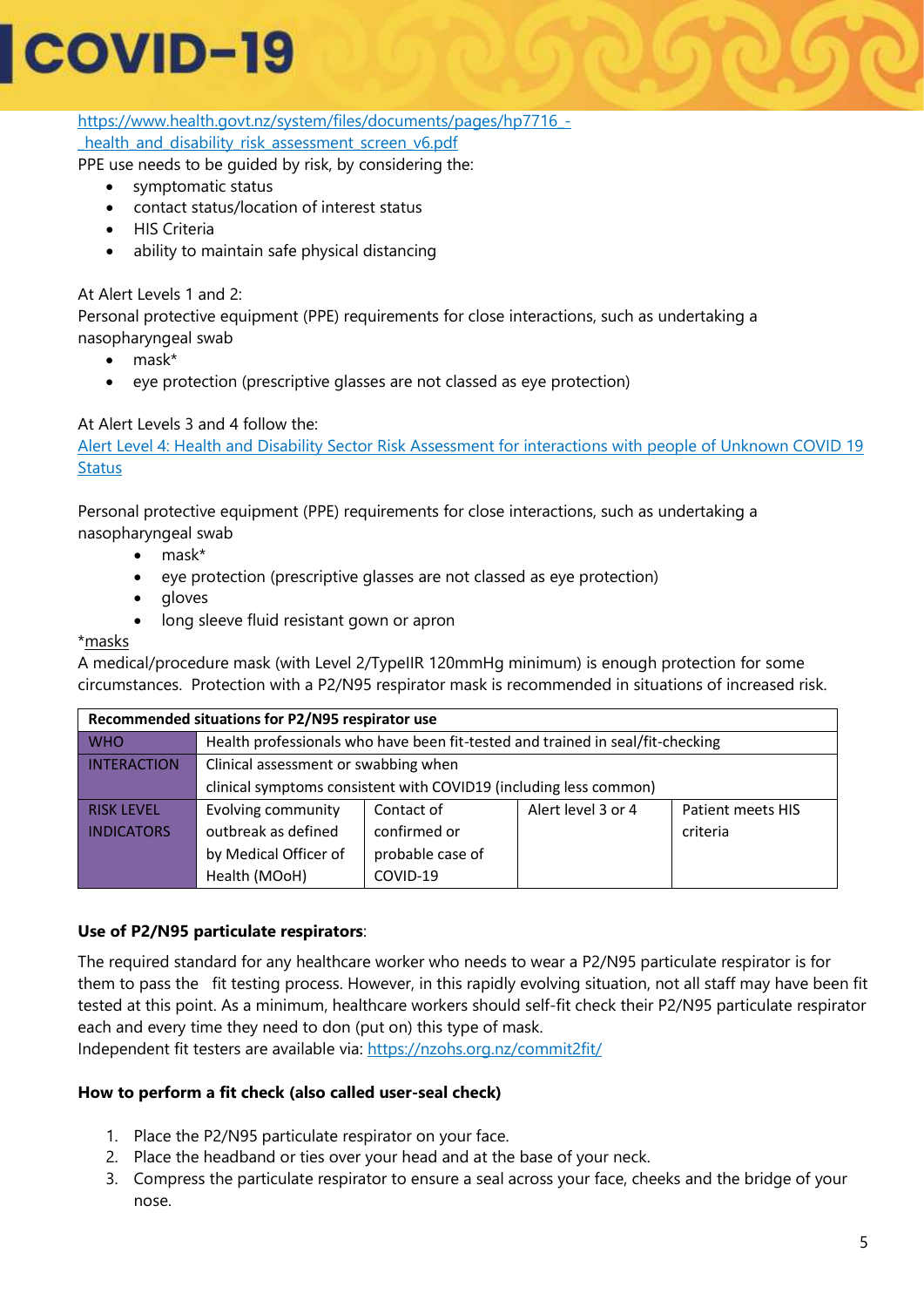

- 4. Check the positive pressure seal of the respirator by gently exhaling. If air escapes, the respirator needs to be adjusted.
- 5. Check the negative pressure seal of the respirator by gently inhaling. If the respirator is not drawn in towards your face, or air leaks around the face seal, readjust the respirator and repeat process, or check for defects in the respirator.
- 6. Always refer to the manufacturer's instructions for fit checking of individual brands and types of P2/N95 respirators.
- 7. If you are unable to achieve a good facial seal do not proceed with the activity. Possible reasons include:
	- $\circ$  the respirator has not been put on properly e.g. headbands are incorrectly positioned, hair or earrings are caught in the seal
	- o the respirator is the incorrect size or type for your face
	- o facial hair\* (including a 1–2-day beard growth can interfere with an adequate seal). If you cannot achieve a good facial seal after working through the possible reasons listed, speak to your team leader. An alternative style or size of respirator may need to be sourced.
- 8. To prevent failure of the respirator, once you have the respirator in the correct place and have achieved a good seal, do not touch the front of the mask or re-adjust it.

#### **Videos and Posters:**

How to don and fit check - Always refer to the manufacturer's guidelines.

- [3M 1860 Cup Style -](https://multimedia.3m.com/mws/media/811783O/1860-and-1860s-wear-it-right-poster.pdf) wear it right poster (PDF)
- [3M 1860 Cup Style -](https://multimedia.3m.com/mws/media/1793197O/tips-for-using-a-3m-filtering-facepiece-respirator-1860.mp4) tips for use (MP4)
- 3M1860s Cup Style [wear it right poster \(PDF\)](https://multimedia.3m.com/mws/media/811783O/1860-and-1860s-wear-it-right-poster.pdf)
- [3M1860s Cup Style -](https://multimedia.3m.com/mws/media/1793197O/tips-for-using-a-3m-filtering-facepiece-respirator-1860.mp4) tips for use (MP4)
- 3M1870+ Flat Fold [wear it right poster \(PDF\)](https://multimedia.3m.com/mws/media/887642O/wear-it-right-auratm-respirator-1870-poster-english.pdf)
- [3M1870+ Flat Fold -](https://multimedia.3m.com/mws/media/1793201O/tips-for-using-a-3m-flat-fold-filtering-facepiece-respirator-1870.mp4) tips for use (MP4)
- [3M 9320A+ Flat Fold -](https://multimedia.3m.com/mws/media/887642O/wear-it-right-auratm-respirator-1870-poster-english.pdf) wear it right (PDF)
- [3M 9210 Flat Fold -](https://multimedia.3m.com/mws/media/887642O/wear-it-right-auratm-respirator-1870-poster-english.pdf) wear it right (PDF)
- [3M 9210 Flat Fold -](https://multimedia.3m.com/mws/media/1793207O/tips-for-using-a-3m-flat-fold-filtering-facepiece-respirator-9205-and-9210.mp43) tips for use (MP4)
- [M 8210 Cup Style -](https://multimedia.3m.com/mws/media/1448498O/wear-it-right-putting-on-your-respirator.pdf) wear it right (PDF)
- [M 8210 Cup Style -](https://multimedia.3m.com/mws/media/1793204O/tips-for-using-a-3m-filtering-facepiece-respirator-8210.mp4) tips for use (MP4)
- [Drager Xplore 1720 Foldable Style -](https://www.draeger.com/Products/Content/x-plore-1700-donning-po-9046233-en-gb.pdf) donning the mask poster (PDF)
- [Filtering Facepiece Respirators -](https://multimedia.3m.com/mws/media/1796527O/3m-filtering-facepiece-respirators-tips-for-use.pdf) tips for use (PDF)

This is not an endorsement of any brand or make or model of P2/N95 particulate respirator.

Further information on the different masks and how to use safely see: [The role of face masks and particulate](https://www.health.govt.nz/our-work/diseases-and-conditions/covid-19-novel-coronavirus/covid-19-information-specific-audiences/covid-19-personal-protective-equipment-central-supply/personal-protective-equipment-use-health-and-disability-care-settings#facemasks)  [respirators in health and disability settings](https://www.health.govt.nz/our-work/diseases-and-conditions/covid-19-novel-coronavirus/covid-19-information-specific-audiences/covid-19-personal-protective-equipment-central-supply/personal-protective-equipment-use-health-and-disability-care-settings#facemasks)

## Notification and isolation advice

### Notification

Notification\* to local Medical Officer of Health (MOoH) is essential for people who meet the HIS criteria, With the exception of those who only meet the criteria of being in a region of an emerging outbreak)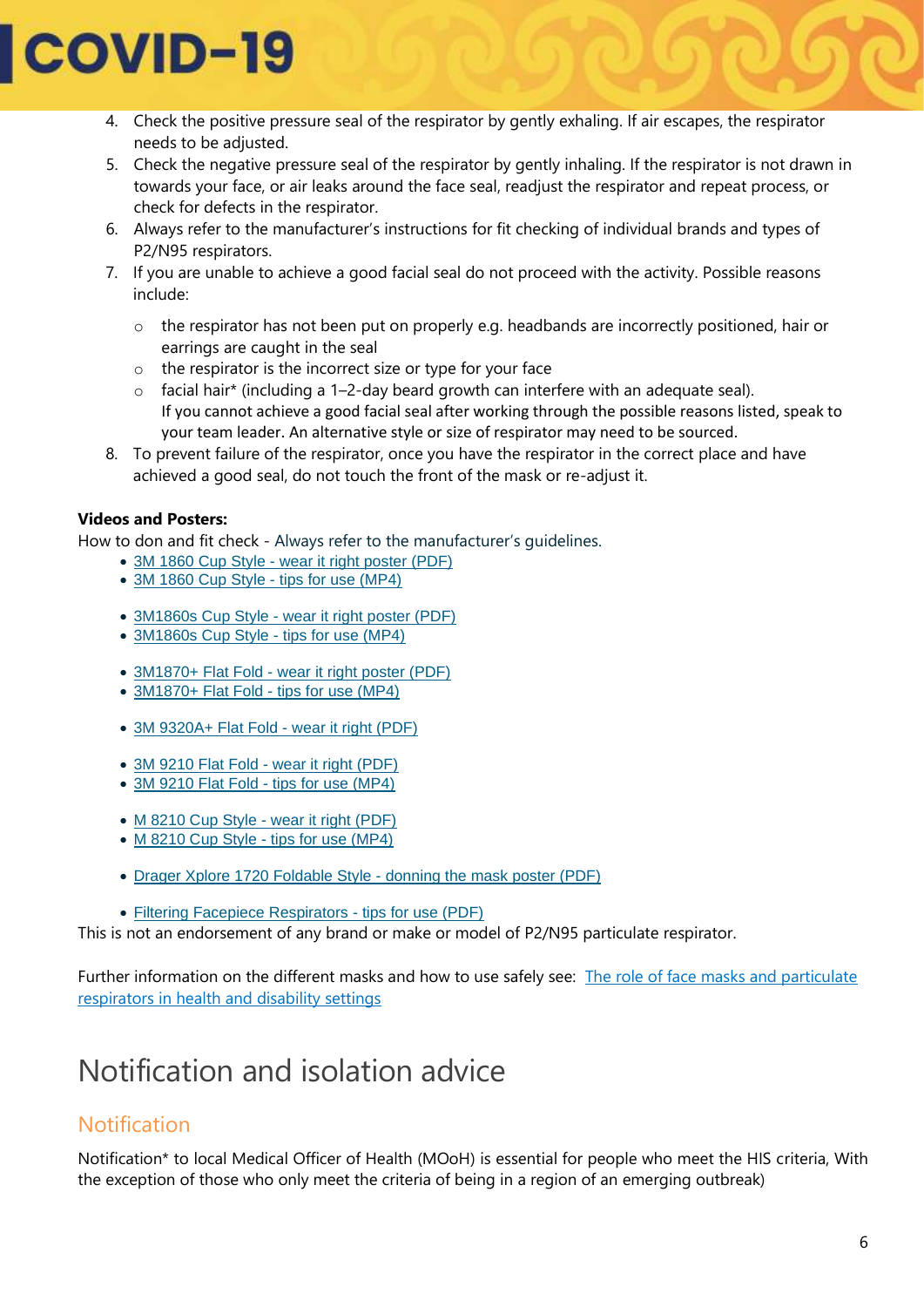People who are close contacts of a confirmed (or probable) case will usually be contacted by the contract tracing team. If this has yet to happen and there are any concerns, they should phone Healthline and follow their advice.

\* For local notification process see your local HealthPathways COVID-19 Requests and Local Processes page.

### Isolation

Isolation advice for those who have been tested:

- 1. Those who meet the HIS criteria or are categorised as a close contact: Need to [self-isolate](https://www.health.govt.nz/our-work/diseases-and-conditions/covid-19-novel-coronavirus/covid-19-health-advice-public/covid-19-self-isolation-managed-isolation-quarantine) (at home, in a managed isolation facility or other suitable accommodation as determined by MOoH) until they are cleared by a Public Health Unit.
- 2. Household members of the person who has been at a location of interest, or has been categorised as a close contact:
	- o Need to **[stay at home](https://www.health.govt.nz/our-work/diseases-and-conditions/covid-19-novel-coronavirus/covid-19-health-advice-public/covid-19-staying-home)** until the close contact has received a negative day 5 test result.
	- $\circ$  The household members can exercise so long as they maintain physical distancing and other restrictions relating to exercise or recreation, (they cannot visit the supermarket or any other essential service).
	- o There is an exemption to allow earlier return to work for some people

#### **Section 70 exemption for people who provide essential health services or managed isolation quarantine services**

This exemption enables people who provide essential health services or managed isolation or quarantine services, who are a household member of a close contact, to return to work earlier than day 5 **as long as ALL these conditions are met:** 

- They are not a close contact of the covid case themselves.
- The worker is fully vaccinated with Pfizer/BionTech COVID19 vaccine.
- The close contact has had a negative swab post the "exposure event"
- All in the household are well (with no symptoms consistent with COVID19 infection).

Read the **[Section 70 notice of 20 August 2021](https://www.health.govt.nz/our-work/diseases-and-conditions/covid-19-novel-coronavirus/covid-19-response-planning/covid-19-epidemic-notice-and-orders#section70)**

- 3. For everyone else:
	- $\circ$  advise all symptomatic people (including those who have been fully vaccinated\*) to stay at [home](https://www.health.govt.nz/our-work/diseases-and-conditions/covid-19-novel-coronavirus/covid-19-health-advice-public/covid-19-staying-home) until their test result is negative and until 24 hours after their symptoms have abated.
	- $\circ$  encourage everyone to continue using the [Contract Tracer App](https://www.health.govt.nz/our-work/diseases-and-conditions/covid-19-novel-coronavirus/covid-19-resources-and-tools/nz-covid-tracer-app) even after their negative test result.
	- o provide supportive information for people in their own language. See [Unite Against COVID](https://covid19.govt.nz/iwi-and-communities/translations/)  [19-Translations.](https://covid19.govt.nz/iwi-and-communities/translations/) Also, Vaka Tautua is a free call service: 0800 652 353 (Samoan, Tongan, Cook Island, Māori, English) [www.vakatautua.co.nz](http://www.vakatautua.co.nz/)

Staying at home when symptomatic will reduce spread of all acute infectious respiratory illnesses and significantly reduce the burden on the health system. See: [Protecting Yourself and Others](https://www.health.govt.nz/our-work/diseases-and-conditions/covid-19-novel-coronavirus/covid-19-health-advice-public/protecting-yourself-and-others-covid-19)**.**